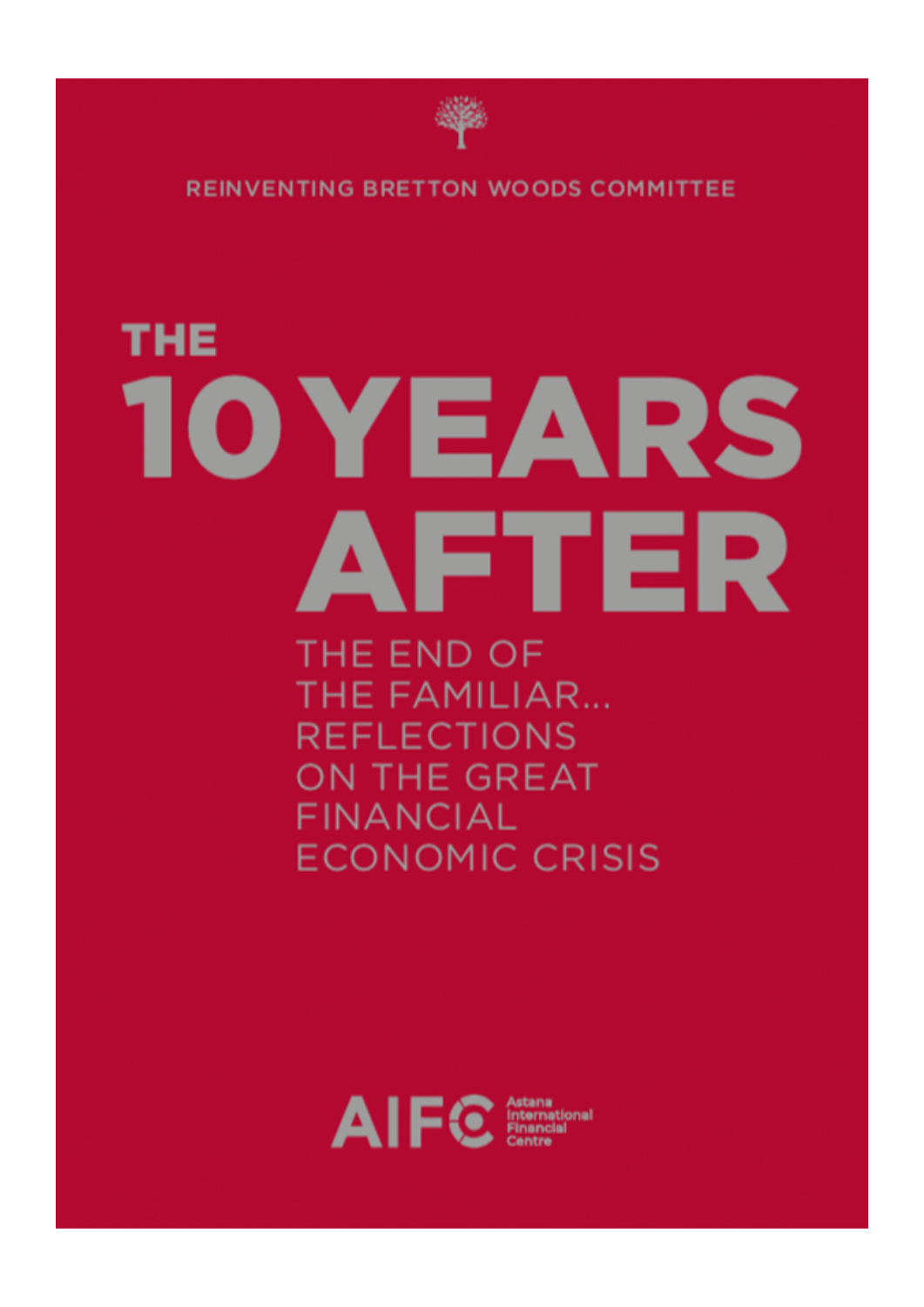# CRISIS DETECTION AND PREVENTION

LAWRENCE GOODMAN President of Center for Financial Stability, United States

THERE IS A RHYTHM to financial crises. Clear patterns exist - providing officials with  $\mathrel{\mathop{\rule{0pt}{0.5pt}}\nolimits}$  the opportunity to promote safer and more vibrant financial markets and investors with the opportunity to profit and/or avoid excessive risks.

Over the years, we have experienced, endured, and grown smarter from the recent financial crisis and the public policy response.

#### **THE CRISIS**

I have watched the global financial crisis in utter disbelief. Myths have been propagated by many<sup>1,2</sup> – for nearly 10 years.

Remarks by the new Minneapolis Fed President Neel Kashkari reminded me of a few of the unhelpful – but convenient narratives – lingering from this past crisis.<sup>3</sup> They include selective memory, casting full blame on financial institutions, and absolving the government of accountability.

Kashkari noted that: "lessons [that he] learned during the 2008 financial crisis strongly influence [his] assessment of new regulatory measures." He continued

<sup>1.</sup> Stephen, Golub, Ayse Kay, and Michael Reay, "What were they thinking?" *Vox EU*, September 8, 2014.

<sup>2.</sup> Jeremy Warner, "Fed boss Greenspan says no one saw the crisis coming. Really?" *The Telegraph*, April 7, 2010.

<sup>3.</sup> Neel Kashkari, "Lessons from the Crisis: Ending Too Big to Fail," Remarks at the Brookings Institution, Washington, DC, February 16, 2016.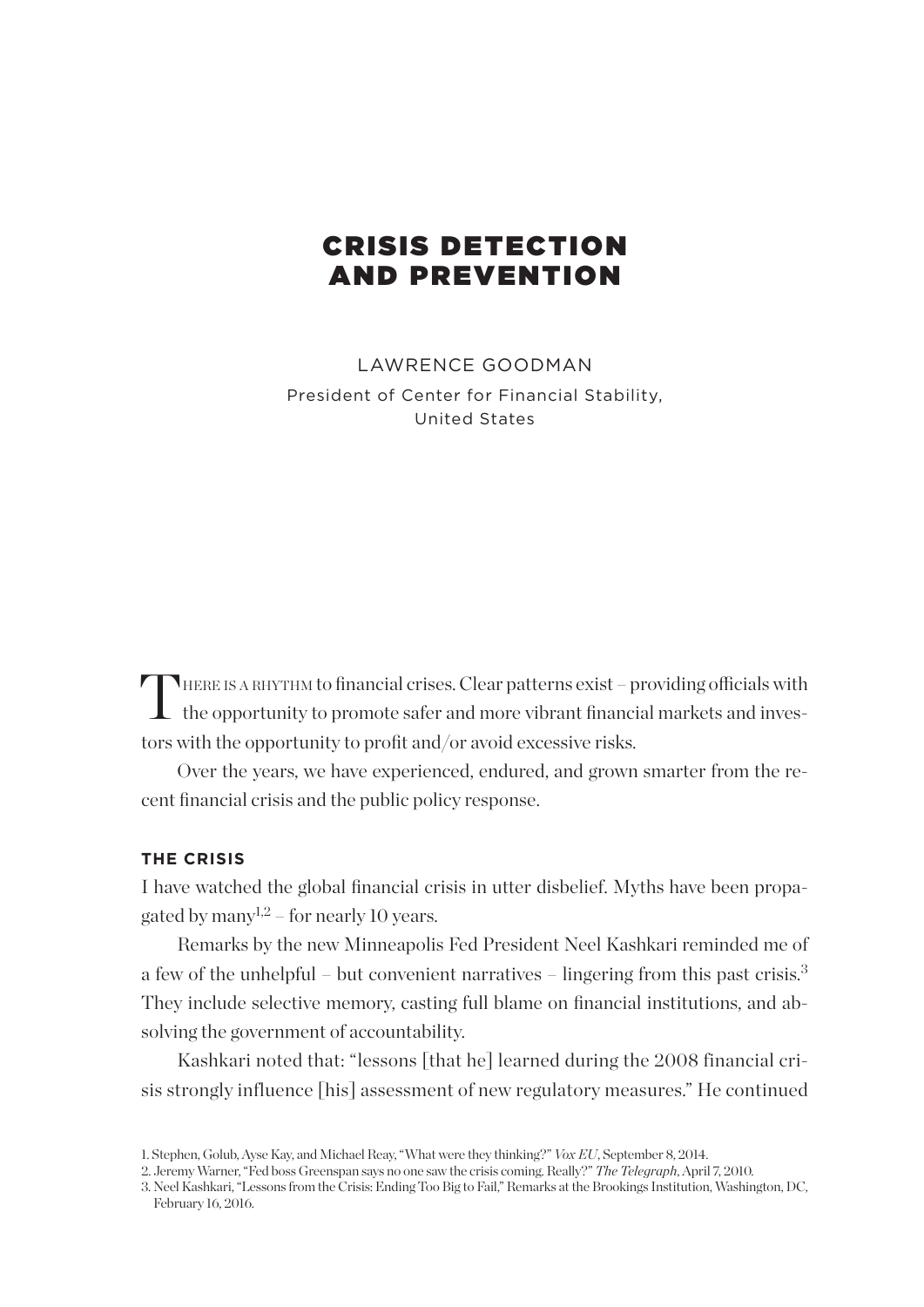that: "almost by definition, we won't see the next crisis coming." In 2006, he evaluated what might "trigger the next crisis." He "looked at a number of scenarios" and "didn't consider a nationwide housing downturn." He then concluded that, therefore, "we must assume that policymakers will not foresee future crises, either."

This analysis is flawed. Worse, it relies on a faulty assumption as the bedrock of a proposed policy to bust up the banks.4 This is simply dangerous.

Kashkari's idea is based on a single data point. His experience at the US Treasury in 2006 – when the team, was suspicious, looked around, but could not find any signs of a crisis. This revelation is astonishing.

The team missed detailed records, reports, and documentation of findings by Treasury in 2005.

In early 2004, while at Treasury, I created and chaired for nearly two years an inter-agency crisis prevention group within the US Government called the Financial Vulnerabilities Working Group (VWG). The objective of the VWG was simple. We developed a Wall Street style strategy group within the US government with pre-existing resources and talent. We were fortunate. A wide range of gifted and thoughtful individuals participated from 13 different agencies.<sup>5</sup>

The mission was to think prospectively about factors that could threaten economic or financial stability on a global basis. As emerging market crises were fresh, we looked there. But we also looked elsewhere.

We were clear. The next crisis would likely occur in the US It would likely stem from housing or global imbalances. Volatility was massively mispriced due to Fed policy. Instruments were being created, similar to the unit trusts in the 1920s.6 Once unusually low financial market volatility reverted to its historic mean, investors would default, asset prices drop, and credit be curtailed... creating a systemic event.

As a former economist and strategist on Wall Street, I wanted to be sure that the group avoided falling into a Chicken Little7 trap. So, we worked hard to avoid sending false signals. We investigated a number of feared crises – often reporting that the threat would fall short of escalation or simply defuse.

<sup>4.</sup> Randal K. Quarles and Lawrence Goodman, "Focusing on Bank Size, Missing the Real Problem," *The Wall Street Journal*, April 1, 2016.

<sup>5.</sup> Participating Agencies included the Department of Treasury (Chair), National Security Council, Central Intelligence Agency, Council of Economic Advisors, Fed Board, Department of State, Office of the Vice President, Office of Management and Budget, Department of Energy (EIA), US Agency for International Development, Export-Import Bank of the US, Overseas Private Investment Corporation, and Department of Commerce.

<sup>6.</sup> John Kenneth Galbraith, "The Great Crash 1929," Houghton Mifin Harcourt, 1954.

<sup>7.</sup> Chicken Little is the character in a children's story with a moral. The chicken believes the world is coming to an end – constantly uttering the phrase "The sky is falling!" Of course, the story finishes and all is well.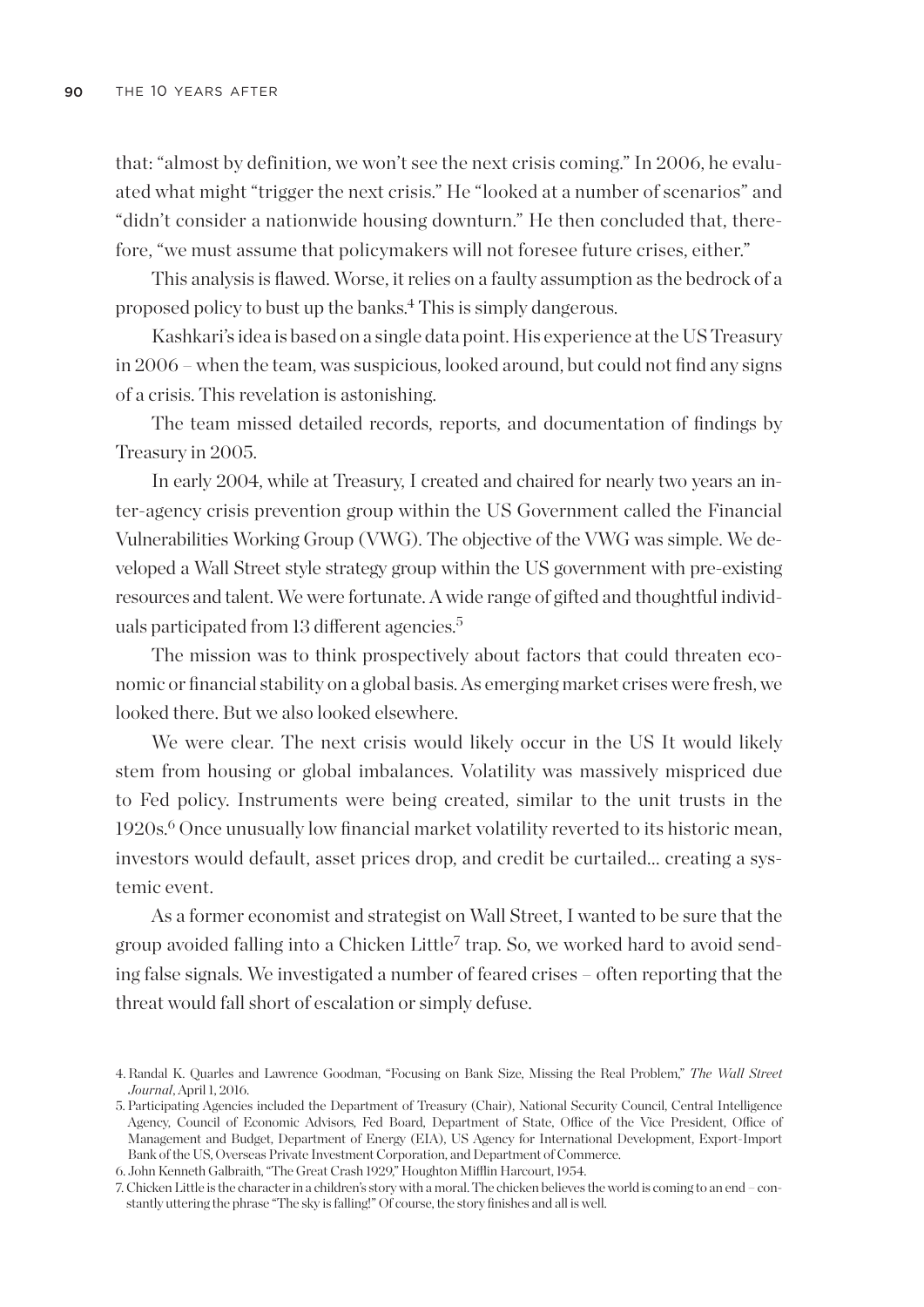Yet, perhaps, most importantly, the group recommended developing crisis resolution strategies. We suggested practical ideas – such as the construction of various call trees to mirror, assess, and react to potential crises.

Unfortunately, the group was disbanded after I returned to the private sector in late 2005.

So, I am naturally distressed by the latest ill-founded remarks regarding crisis detection and resolution in the public sector. Perhaps, today, I am even more fearful of dangers radiating from policies reliant on a central assumption that is flawed.

Out of this experience, lessons for improving future crisis detection and prevention resonate.

#### **PRESERVE INSTITUTIONAL KNOWLEDGE**

First, preserve institutional knowledge. This concept applies equally to official and financial institutions.

Would the world have been a better place if Kashkari and his colleagues were aware of our clear and focused findings? I don't know. But, I do know that the policy response may have been swifter and more purposeful – providing officials with greater time to assess conditions and react. Institutional knowledge (or access to the thinking of others over time) is essential.

As a young economist – years ago – at Bank of America, my expectation was to cover Europe and Africa. My expertise was the European Monetary System (EMS), the snake in the tunnel – as well as the then recent exchange rate moves in the wake of the Plaza and Louvre Accords. However, the Latin American debt crisis was upon us. Aside from intermediate Spanish at the time, I knew very little about Latin America. Yet, I was tasked to write a report for the bank's credit committee to help allocate limits for our Ecuadorian exposure.

I literally knew nothing about Ecuador. Yet, the bank provided access to extraordinary information. Readily within reach were risk reports filed over the years, financial models, and studies completed by the Bank Advisory Committee working to restructure Ecuador's debt.

Within a few weeks, I was surprisingly up to speed and fluent on Ecuadorian issues – due solely to the work of my predecessors, the Bank's vision to save and transfer files, and discussions with more senior economists. To this day, I will never forget the opening line of a country risk report – written with surprising humor and courage for a banker. The report opened:

> *In* anticipation *of the Earthquake, Ecuador suspended its interest payments to banks.*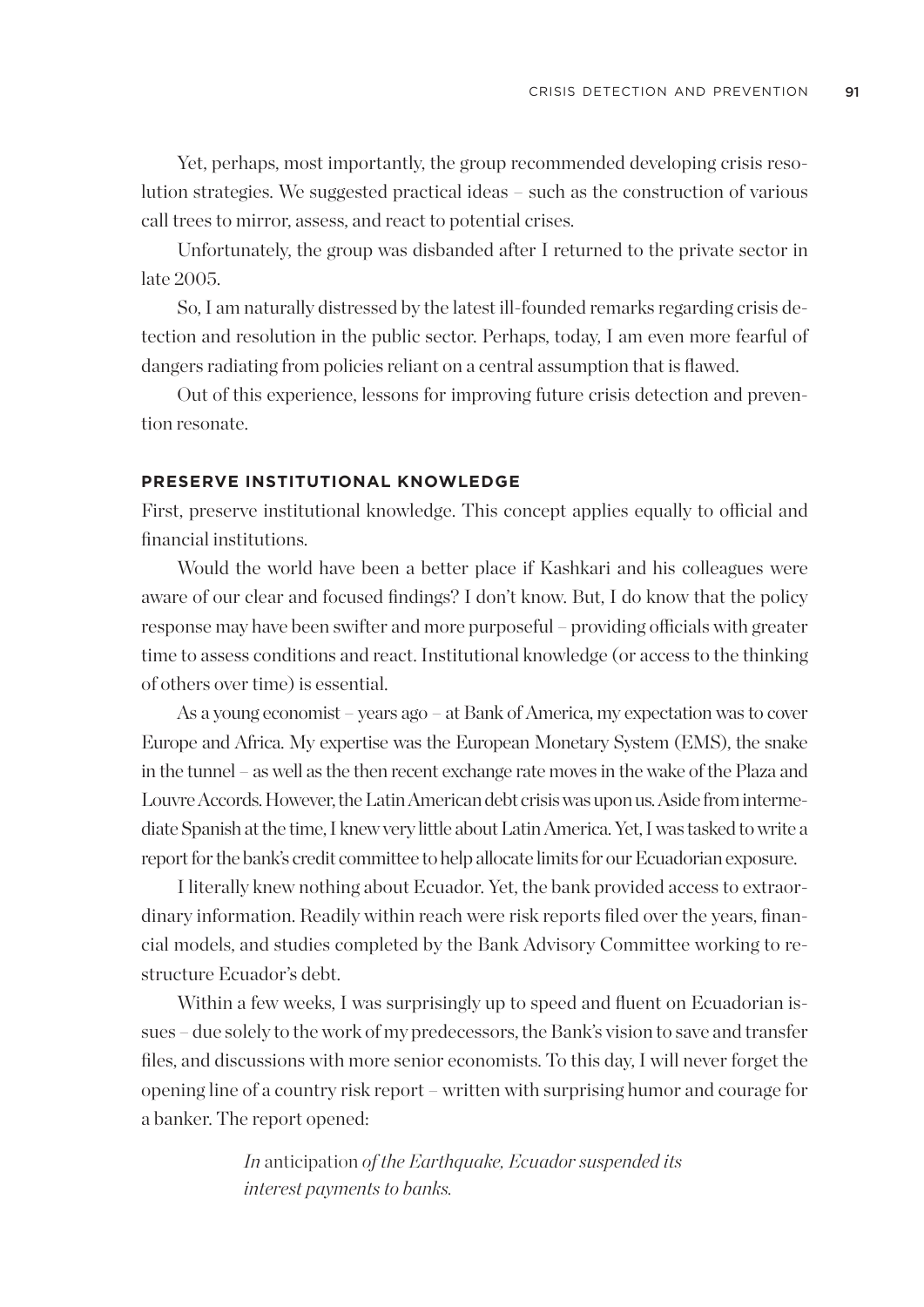This one line crystallized an essential factor underpinning analysis of credit risk … the *willingness* in addition to the ability to pay. This line helped convince me to propose the retention of a low credit rating – despite the resumption of debt negotiations.

Preservation of institutional knowledge is essential for official and private organizations.

We can do a lot better detecting and preventing crises.

#### **KINDLEBERGER, ALIBER AND THE "NEVER BEFORES"**

Today, we confront challenges of epic proportion. Simply put, a glance back at the last 30 years is insufficient.

Yes. Crisis detection is complex. Yet, ideas presented in Charles Kindleberger's *Manias, Panics and Crashes* (first published in 1978) is essential for investors and officials to design better systems to detect and prevent crises, today. Even though the book is now in its seventh edition with insightful expansion by Robert Aliber,<sup>8</sup> I am surprised that it has yet to be more actively embraced by institutions.

Of relevance for today, Kindleberger (a Keynesian) wrote that:

 *Speculative manias gather speed through expansion of money and credit or perhaps, in some cases, get started because of an initial expansion of money and credit.9*

In this spirit, I believe that three "never befores" – in response to the latest crisis – will drive our economic and financial future.<sup>10</sup> For instance, "never before" has there been such:

- Large scale intervention by central banks and governments.
- Growth in the financial regulatory apparatus and labyrinth of rules governing markets.
- Distortions across a wide range of financial markets.

Resolution of these three never befores are key to future crisis detection and prevention strategies and exiting from this morass of slow growth and economic uncertainty. Here, three inter-connected forms of analysis offer a practical path, while resting on the ideas of Kindleberger, Aliber,  $11$  and others.<sup>12</sup>

<sup>8.</sup> Robert Z. Aliber and Charles P. Kindleberger, *Manias, Panics and Crashes*, Palgrave Macmillan, Seventh Edition, 2015. 9. Charles P. Kindleberger, *Manias, Panics and Crashes*, Basic Books, 1989.

<sup>10.</sup> Lawrence Goodman, "It's the 'Never Befores,' Stupid," Remarks at the Stronger Global Economic Growth Conference, February 28, 2016 – http://centerforfinancialstability.org/speeches/Shanghai\_022816.pdf.

<sup>11.</sup> Robert Z. Aliber, "Currency Turbulence and Banking Crises," working paper, January 20, 2015.

<sup>12.</sup> Nick Sargen is writing a book "Global Shocks: An Investment Guide for Turbulent Markets" – expanding on many of these ideas.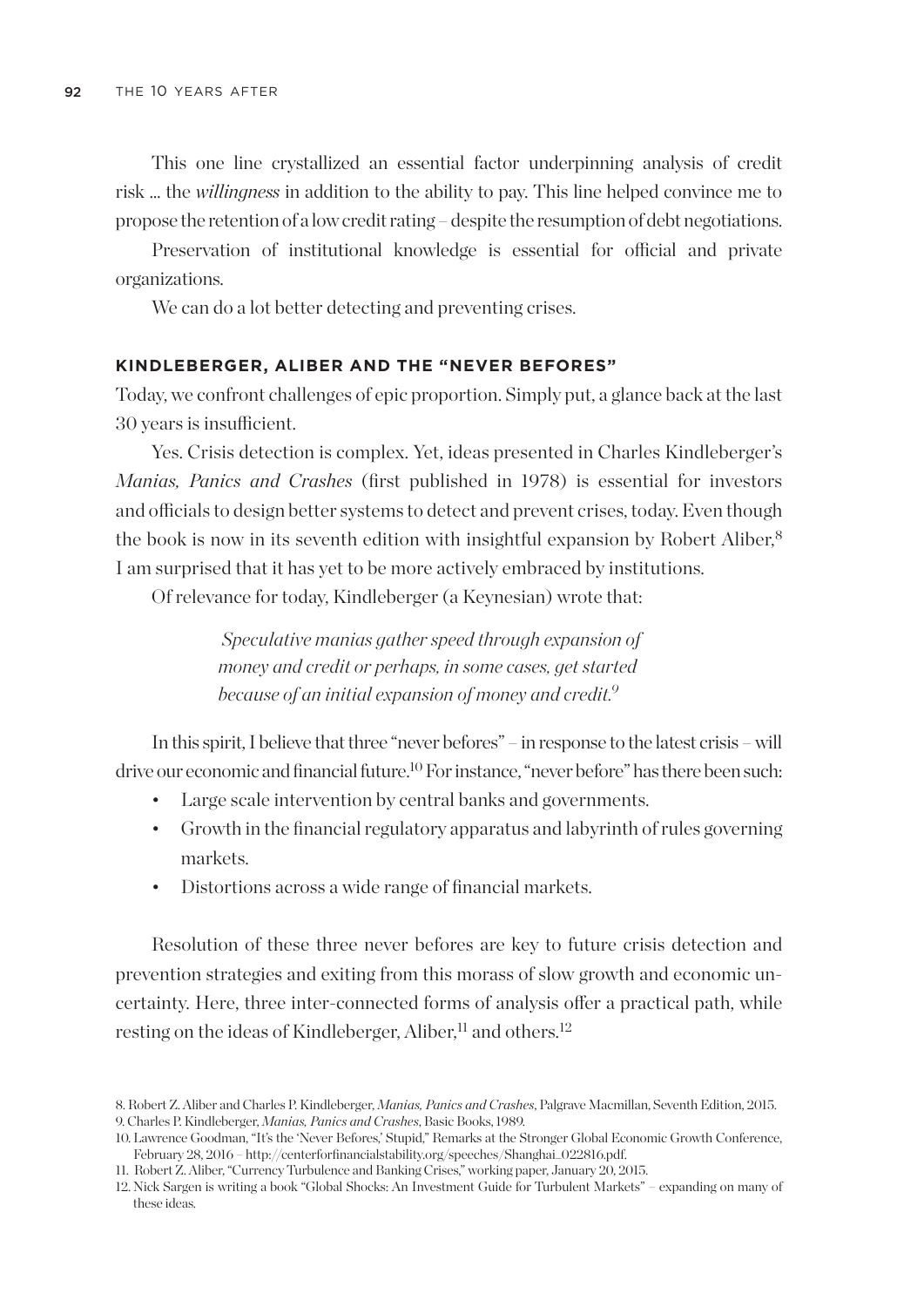Crisis detection and prevention should center on these three broad factors:

- market drivers and liquidity
- fundamentals
- timing and triggers

I will focus largely on market drivers and liquidity – due to the extraordinary nature of central bank measures. To be sure, we need to better understand the relationship among money, credit, and macro.

#### **CENTRAL BANK LIQUIDITY LEADS TO CROWDED TRADES**

Monetary and financial measurement is in our DNA – at the Center for Financial Stability. We offer the broadest and most comprehensive measures of US monetary and financial liabilities on a monthly basis freely to the public. The data – developed under the leadership of Professor William A. Barnett<sup>13</sup> – are the cornerstone of our Advances in Monetary and Financial Measurement (AMFM) division.<sup>14</sup> Yet, challenges on the monetary front remain enormous.

In response to the financial crisis, the Fed engineered the largest surge of its balance sheet since the founding of the Fed in 1913. For instance, the Fed's high-powered money or monetary base expanded by nearly 400 per cent from the peak-to-trough over a period of six years. When evaluated over time, this is the by far largest cumulative six-year expansion in history.

In fact, the second largest six-year cumulative expansion was less than half of the recent swell in the size of the Fed's balance sheet. This expansion – ending in 1944 – was arguably much more beneficial. It helped the US exit from the Great Depression and a World War.

For investors, the swell in the monetary base has led to a succession of crowded trades and outsized gyrations in market positioning.

#### **DEARTH OF FINANCIAL MARKET LIQUIDITY LEADS TO BOUTS OF VOLATILITY**

Despite this extraordinary infusion of central bank liquidity, financial market liquidity has been shockingly limited. In fact, the former has likely damaged the latter.

Our data show that the availability of market finance is more than 30 per cent below a reasonable level to support liquid markets. Of course, there was excessive growth in market finance and an overabundance of market finance prior to the finan-

14. See http://www.centerforfinancialstability.org/amfm.php.

<sup>13.</sup> William A. Barnett, *Getting It Wrong: How Faulty Monetary Statistics Undermine the Fed, the Financial System, and the Economy*, MIT Press, 2012.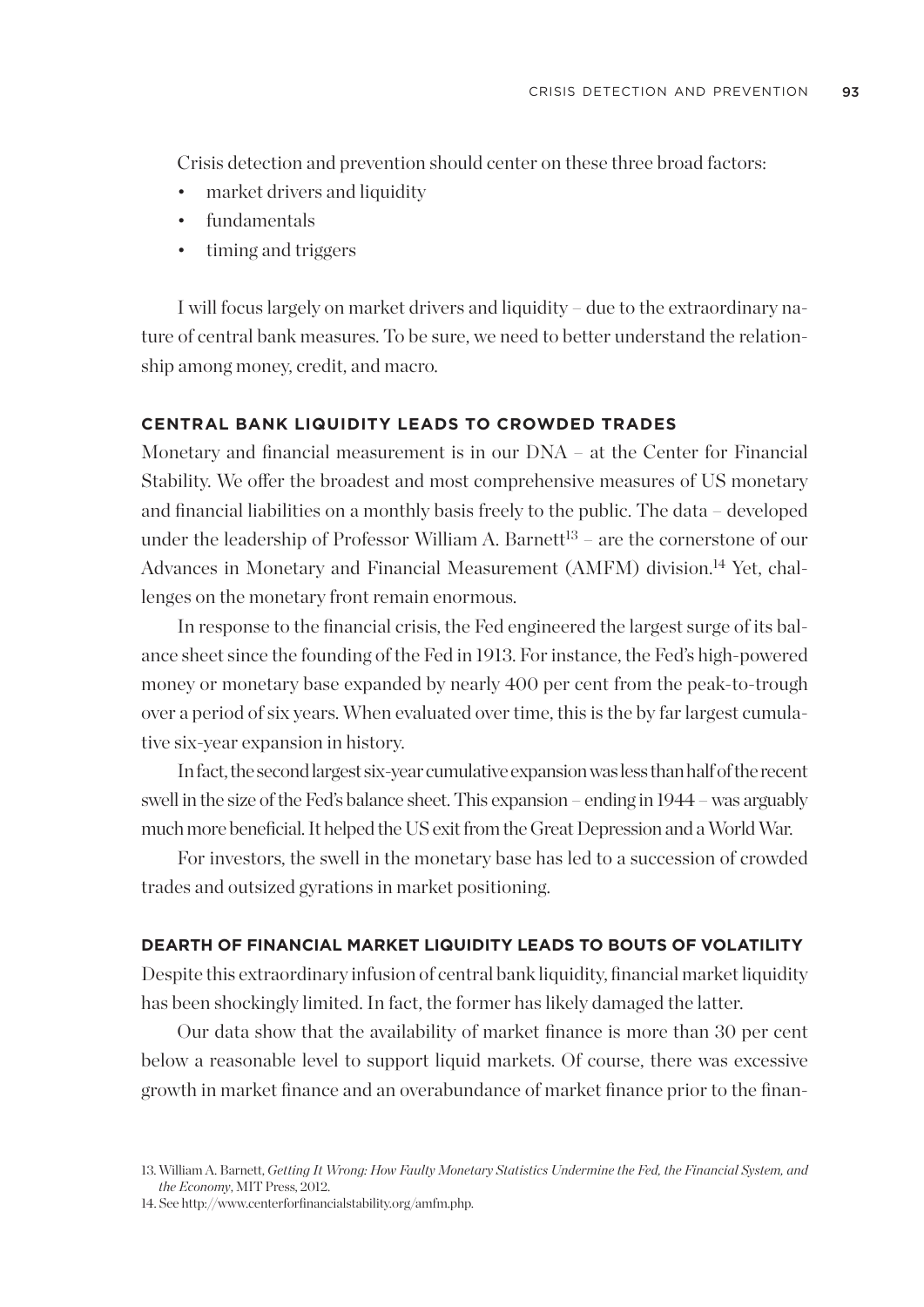cial crisis.15 Yes, the overabundance of liquidity provided the fuel for well documented excesses.16 Yet, this is now a very old story.

The new story is that this shortage of financial market liquidity exposes markets and the economy to potentially unnecessary shocks.17 It is no wonder that in this environment that we have already experienced:

- a treasury securities flash crash,
- complaints of vanishing prices in G-10 foreign exchange markets, and
- ongoing fears in corporate bond markets.

But why should we care if a few speculators lose from market volatility? Well, first, a dearth of liquidity can evolve into a solvency crisis. Secondarily, the global financial crisis vividly illustrates how financial markets in freefall can take the real economy along for a dangerous ride.

So, monetary and financial data have broad and important implications for crisis detection and prevention – in addition to measuring growth and inflation prospects.

## **INVESTORS: BEWARE OF THE CROWDED TRADE**

For investors, lax monetary policies and promotional fiscal policies have created a swell in debt not witnessed since World War II – under very diferent circumstances. Debt is no longer simply a problem for emerging markets.18 Advanced economies are now at the epicenter of this debt creation and undoubted future challenges.

Many today refer to the "debt super cycle."<sup>19</sup> Whether or not this is a debt super cycle or not, I honestly have no idea. Yet, I do know two things:

1. Debt defaults in unexpected countries will likely lie ahead.

2. Crisis conditions will worse.

In the post Global Financial Crisis (GFC) years, central banks doubled down on increasingly experimental policies. Although these new and untested experiments were often lauded as "creative," financial risks are now meaningfully elevated.20 Similarly,

<sup>15.</sup> CFS market finance includes: money market funds, repurchase agreements, and commercial paper.

<sup>16.</sup> Lawrence Goodman, "Liquidity Shortage: Houston, We Have a Problem," Center for Financial Stability, February 25, 2015.

<sup>17.</sup> Michael J. Casey, "Shadow-Credit Rise is Good Sign," *The Wall Street Journal*, March 28, 2015, p. C3.

<sup>18.</sup> Henry Kaufman, "Debt: The Threat to Economic and Financial Stability," Fed Bank of Kansas City, Jackson Hole, WY, August 27–29, 1986.

<sup>19.</sup> Ray Dalio, "Pay attention to the long-term debt cycle," *Financial Times*, January 25, 2016.

<sup>20.</sup> Charles Goodhart, Elga Bartsch, and Jonathan Ashworth, "Transmission Matters – Musing on Money Multipliers and Credit Creation," Morgan Stanley, March 8, 2016.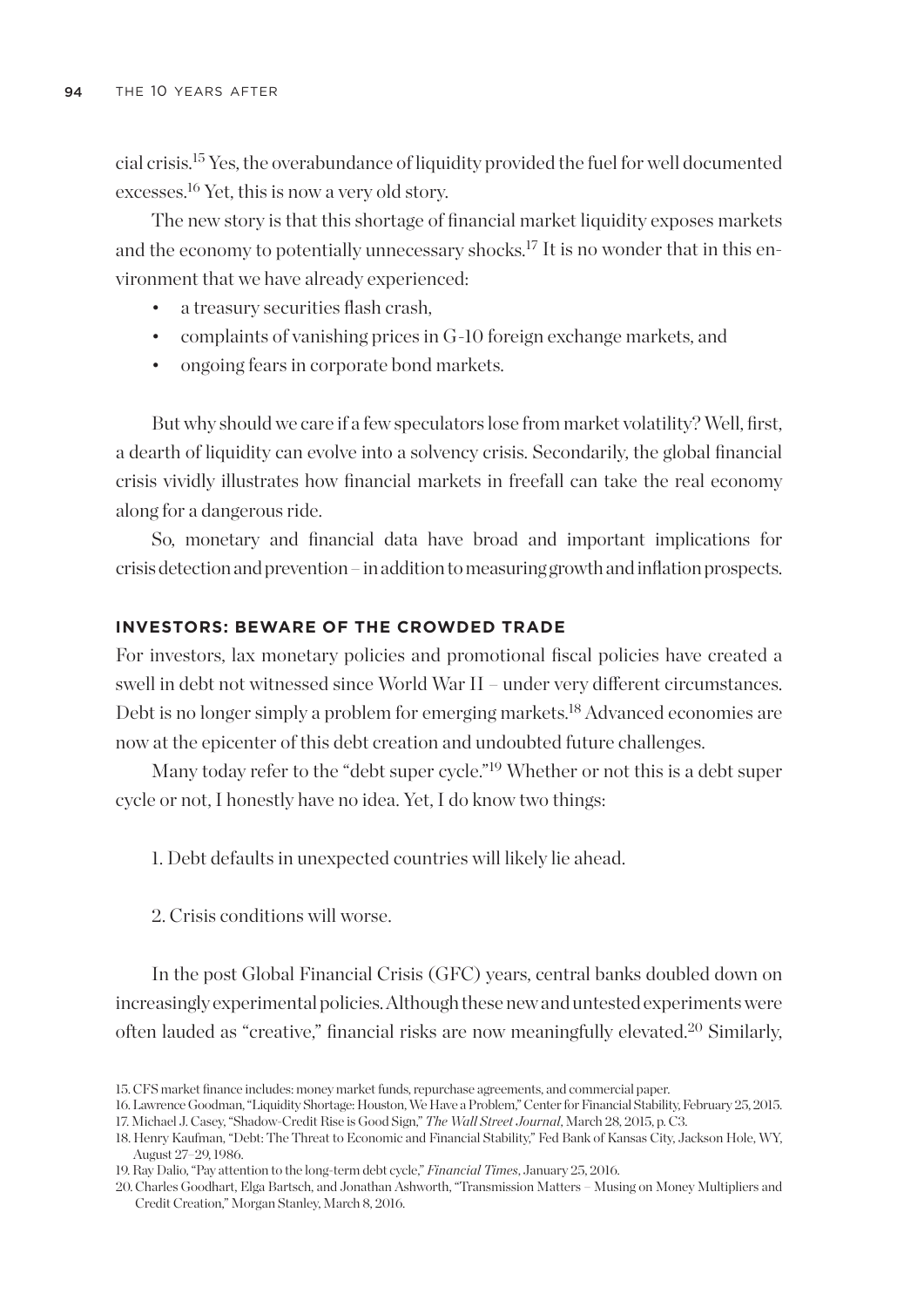these measures also complicate the investment process for both institutional and individual investors alike. Crowded trades were and will likely remain the norm.

Analysis of position data represents a possible defense and source to better read markets. Positioning data help measure mounting pressure, increasingly evident swells, and the risk of disruptions from the collapse of small, medium, and potentially gigantic bubbles.

### **THE CROWDED OIL TRADE**

The oil market vividly illustrates the phenomenon of the crowded trade, its sharp advance, and excessive reversal. These dynamics were only hastened and accelerated by Saudi production strategy.

At the end of 2008 – before the start of QE, oil prices peaked at roughly 140 dollars/barrel. This was largely demand driven. Demand from emerging economies – such as China – was strong. While, new sources of supply were stagnant. In this environment, speculative activity was limited. The net positions of speculators or noncommercial oil market players were net long, but they were small and close to equilibrium.

With the start of the global financial crisis, demand plunged. Prices followed retreating to roughly 40 dollars/barrel in early 2009.

However, with the advent of QE and free money, prices and speculative positions were quick to respond. Global demand for oil remained weak, yet oil prices headed higher.

The rise in speculative net long positions – fueled by inexpensive money and the idea of new production technology frontiers<sup>21,22</sup> – propelled prices back to over 100 dollars/barrel. In fact, net speculative positions, long positions, or bets in futures markets reached all time highs.

However, as easy money was tapered back and inventories became excessive, oil prices and speculative positions crashed. This unleashed a supersized downward price spiral – with prices bottoming at 26 dollars/barrel.

#### **WHAT'S A GOVERNMENT TO DO?**

Rapid expansion of the financial regulator apparatus and a labyrinth of new rules governing markets represent a major structural shift.

Here, governments would be well advised to measure the impact of recent regulation on their respective markets and economies.

<sup>22.</sup> Robert Shiller, *Irrational Exuberance*, Princeton University Press, 2000.